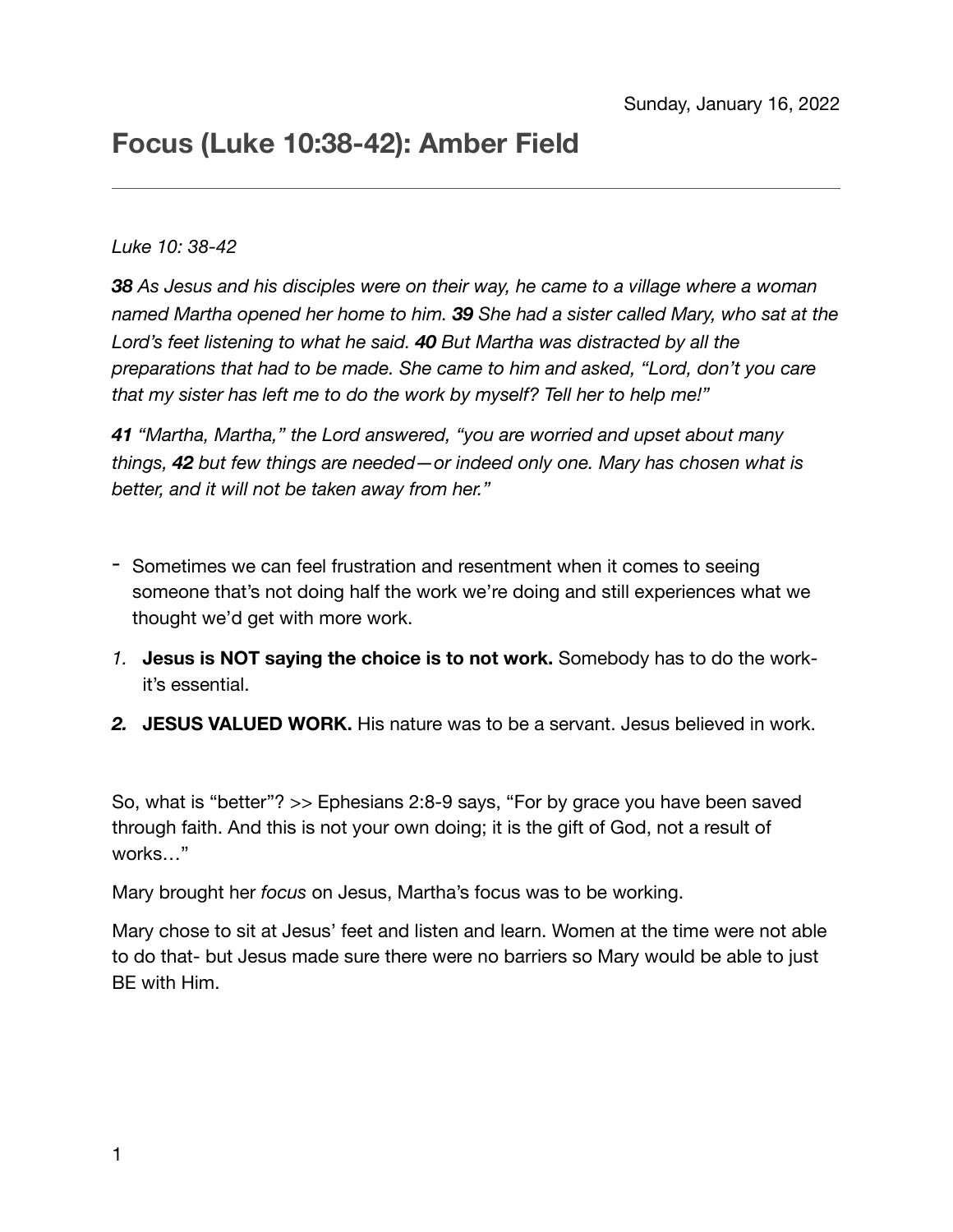Sunday, January 16, 2022

Psalm 16:5-8 says… "Lord, you alone are my portion and my cup; you make my lot secure. The boundary lines have fallen for me in pleasant places; surely I have a delightful inheritance. I will praise the Lord, who counsels me; even at night my heart instructs me. I keep my eyes always on the Lord. With him at my right hand, I will not be shaken."

- Martha was distracted!! Distracted: to be drawn away from. She put all of her work in everything *but* Jesus.
- Her distraction led her to believe that she couldn't rely on Jesus- Jesus likes to be bothered!
- In Matthew 11:28, he says, "Come to me, all you who are weary and burdened, and I will give you rest."
- **- Busyness leads her away from Jesus- physically, emotionally and spiritually.**
- Jesus tells Martha what she needs, which is Him.
- God responds in ways that address our needs, not just our wants.
- He **commands** us not to worry.

#### **Here's what Jesus wants from us:**

- **1. Establishing him as a CLEAR PRIORITY**
- **2. Giving Him UNRUSHED TIME**
- **3. Giving Him our UNDIVIDED ATTENTION**

#### **How do we stay focused on God?**

- **- Choose**
- **- Sit**
- **- Listen**

## **Choose:**

**-** We must choose to make time for Jesus.